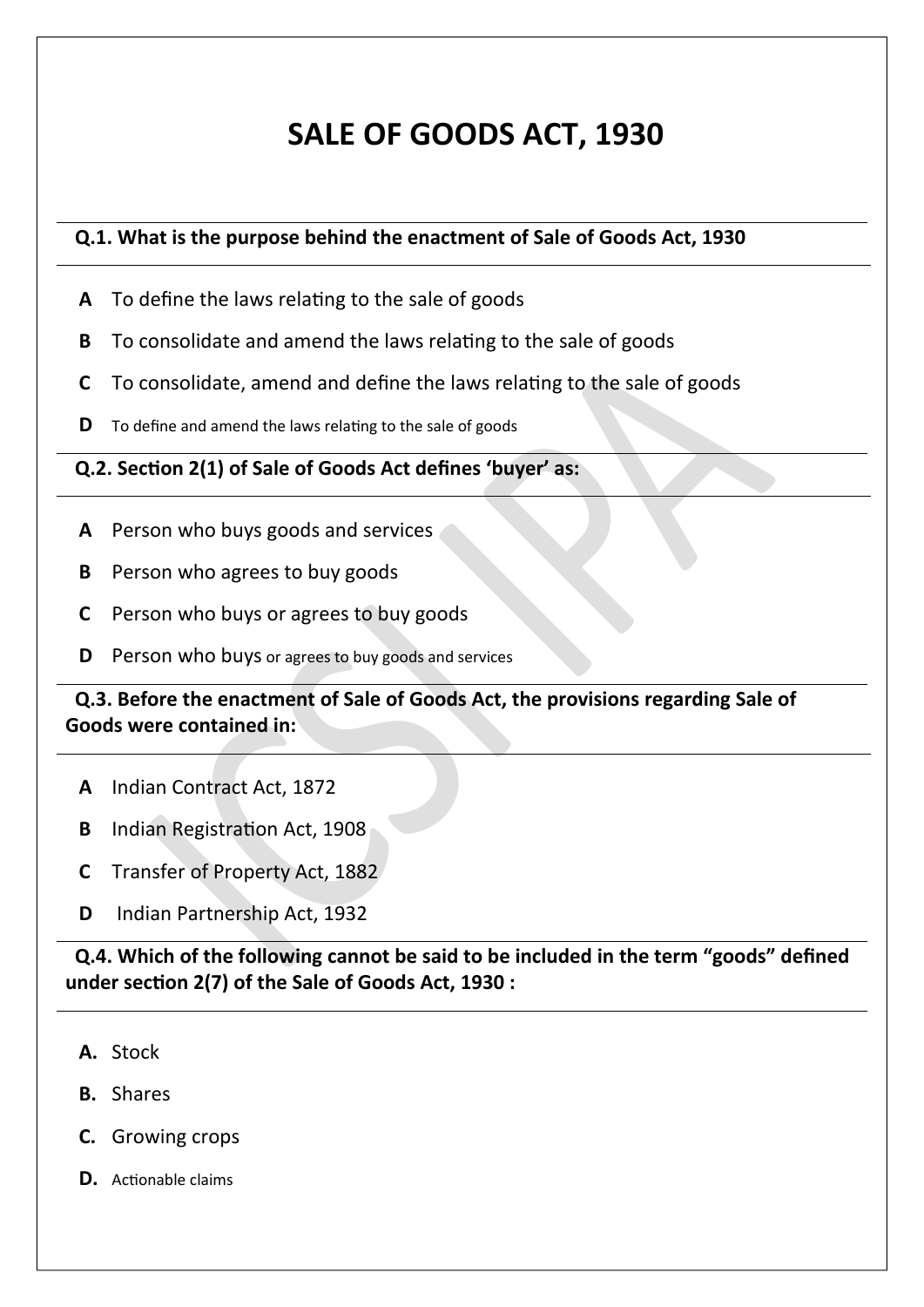**Q.5. Which of the following most appropriately describes the term "sale" as per Sale of Goods Act, 1930:**

- **A.** A contract whereby seller transfers the property in goods
- **B.** A contract whereby seller transfers or agrees to transfer the property in goods to the buyer for a price.

**C.** A contract where transfer of the property in goods is to take place at a future time

**D. A contract where transfer of the property in goods is to take place subject to some conditon thereater to be fulflled.**

**Q.6. When does an agreement to sell become a sale as per the provisions of Sale Of Goods Act, 1930?** 

- **A.** When the seller transfers the property in goods.
- **B.** When the seller agrees to transfer the property in goods.
- **C.** When the time elapses or the conditions subject to which the property in the goods is to be transferred are fulfilled.
- **D.** Agreement to sell is deemed to be sale.

 **Q.7. What can be the subject mater of the contract of sale as per secton 6 of Sale of Goods Act?**

- **A.** Only existing goods owned or possessed by the owner
- **B.** Only Future goods
- **C.** Existing goods which are neither owned nor possessed by the owner
- **D. Existng goods, owned or possessed by the owner or future goods**

**Q.8. Where in a contract of sale the seller purports to efect the present sale of the future goods, the contract operates as:**

- A. A Contract of sale
- **B.** An agreement to sell the goods
- **C.** A Contact of sale or agreement to sell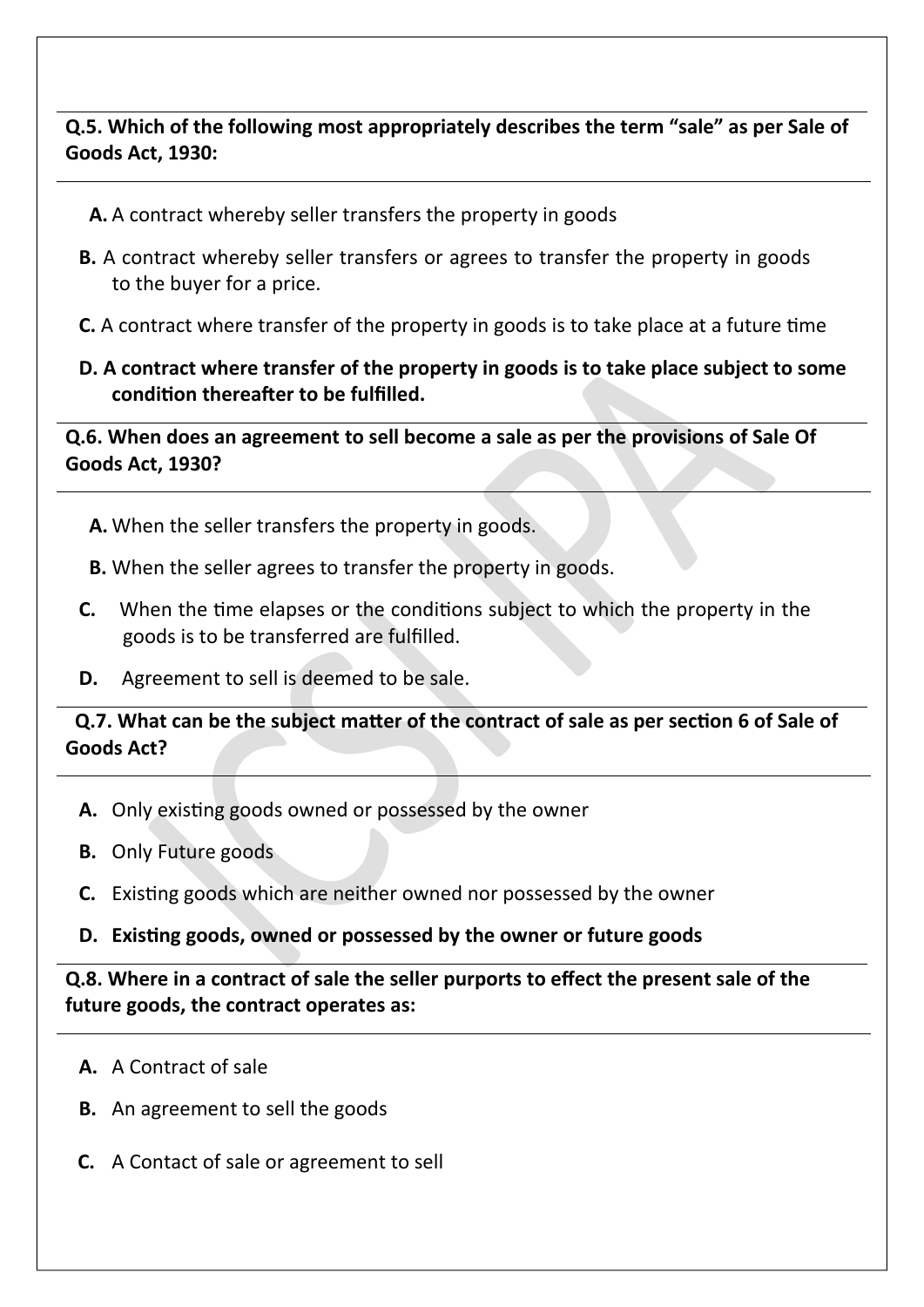**D.** It is not a valid contract

**Q.9. In a contract for sale of specifc goods, the goods, without the knowledge of seller perished at the tme when the contract was made, the contract is**

- A. A voidable contract at the instance of seller
- B. A voidable contract at the instance of buyer
- C. A voidable contract subject to approval of the civil court
- D. A void contract

**Q.10. Can the agreement be avoided when there is an agreement to sell specifc goods but subsequently the goods perish or become so damaged without any fault of the seller or buyer?**

- **A** It can be avoided by the parties
- **B** It can't be avoided by the parties
- **C** It can be avoided only with the approval of Court
- **D** It can be avoided only if there is a contract in this regard between the parties

#### **Q.11. A contract of sale may be made**

- **A** in writing or by word of mouth
- **B** partly in writing of partly by word of mouth
- **C** by the implied conduct of parties
- **D** All of the above

**Q.12. A** is a stipulation essential to main purpose of the contract and **the breach of which gives rise to a right to treat the contract as repudiated.** 

- A. Condition
- **B.** Warranty
- **C.** Disclaimer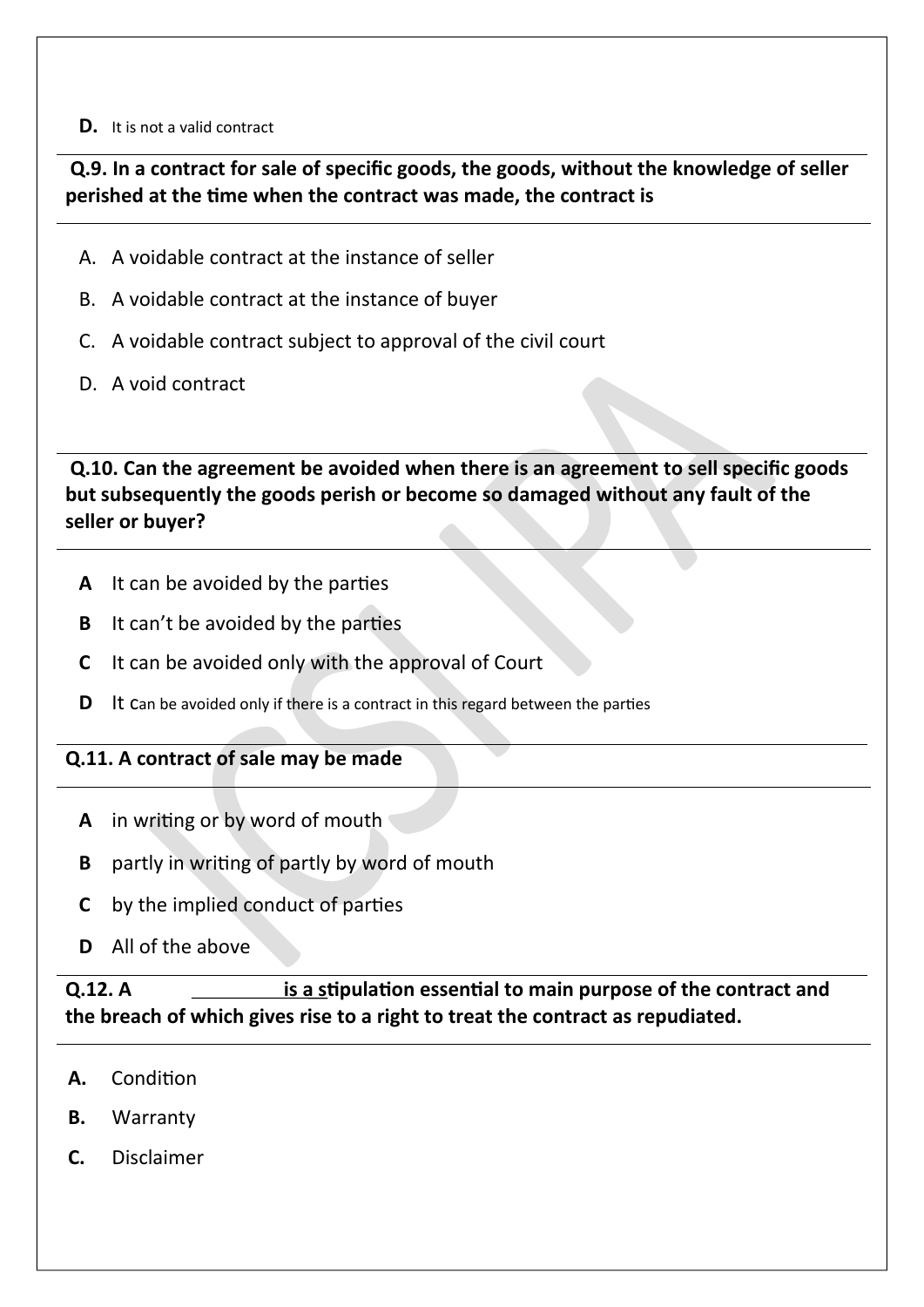#### **D.** Guarantee

### **Q.13. A** is a stipulation collateral to main purpose of the contract and **the breach of which gives rise to a right to claim for damages but not to a right to reject goods and treat the contract as repudiated.**

- **A Condition**
- **B** Warranty
- **C** Terms of contract
- **D** Disclaimer

**Q.14. When can a breach of conditon be treated as a breach of warranty by the seller as per the provisions of Sale of Goods Act, 1930?** 

- A When the buyer fulfils the condition stipulated to the contract of sale
- **B** When the contract of sale is severable and the buyer has accepted the entire goods
- **C** When the contract of the sale is not severable and the buyer has accepted the goods or part thereof, subject to an express or implied term in the contract
- **D When the contract of the sale is severable and the buyer has accepted the entre goods or part thereof.**

#### **Q.15. In the Contract of Sale, there is an implied warranty that:**

- **A** Seller has a right to sell the goods
- **B** The buyer has the right to have and enjoy the quiet possession of goods only.
- **C** The goods shall be free from any charge or encumbrance
- **D The buyer has the right to have and enjoy the quiet possession of goods and that the goods shall be free from any charge or encumbrance**

#### **Q.16. In a Contract for Sale of goods by sample and descripton, it is necessary that:**

- A. The bulk of goods shall correspond with the sample as well as description
- B. The bulk of goods shall correspond with sample while it is not necessary that the bulk of goods shall correspond with the description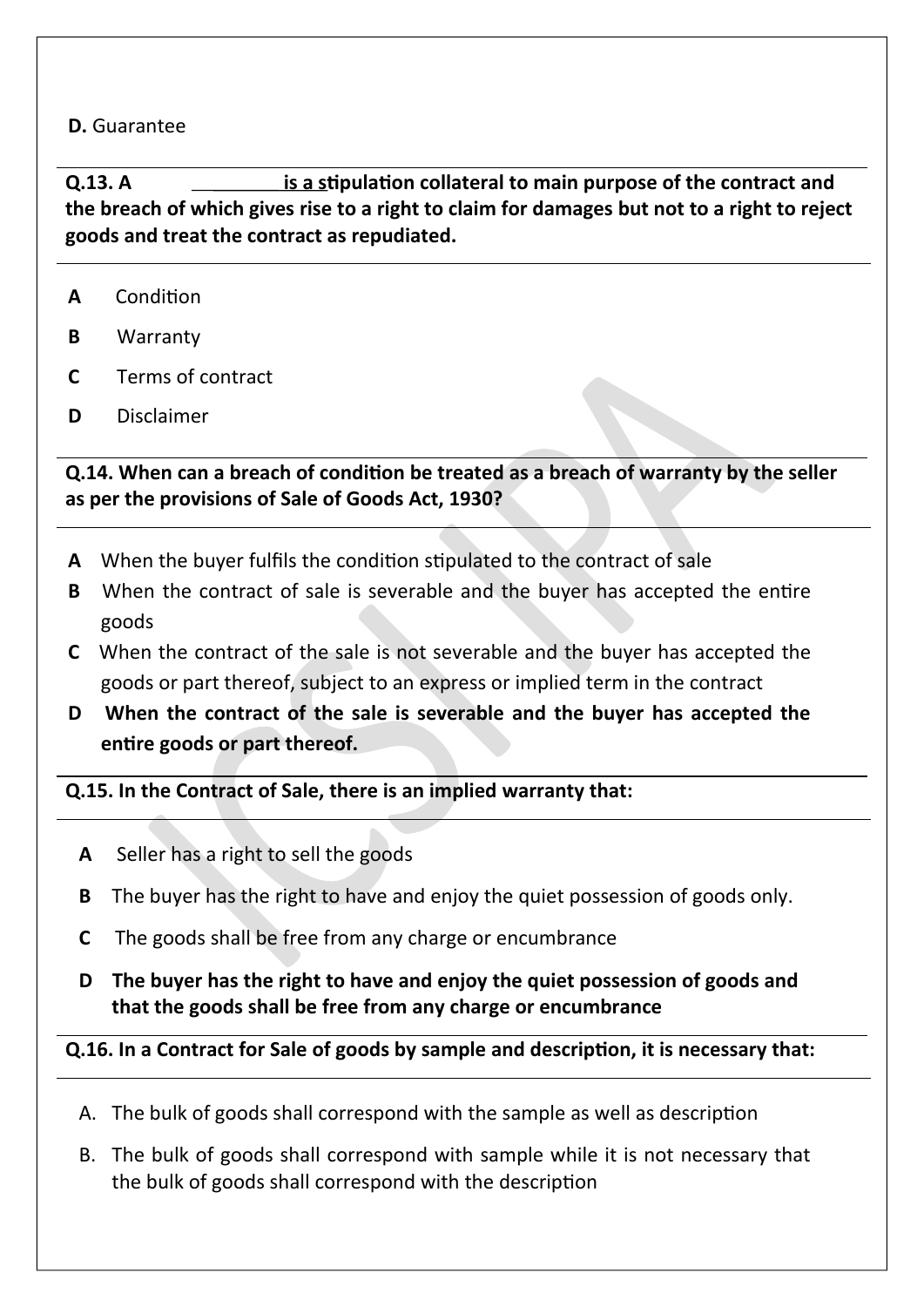- C. The bulk of goods shall correspondent with the description and it is not necessary that the bulk of goods correspond with the sample
- D. Variation of the bulk of goods with the sample and description of goods is only to be treated as a breach of warranty

Q.17. In which of the following cases, there is an implied condition as to particular quality or fitness of goods:

- A When buyer makes known to the seller the particular purpose for which goods are required as to show that buyer relies on seller's skill and judgment and the goods are of description which it is in the ordinary course of seller's business to supply
- **B** When buyer makes known to the seller the particular purpose for which goods are required as to show that buyer relies on seller's skill and judgment though the seller does not, in the ordinary course of its business, supply such goods
- C When goods are bought by description from seller who deals in goods of that description, whether as a manufacturer or otherwise and the buyer has examined the goods and found defects in the same
- **D** When there is a contract for sale of a specified article under its patent or other trade name

Q.18. When does the property in the goods pass to the buyer in case of contract for the sale of specific or ascertained goods?

- A When the contract for sale is made.
- When the parties to the contract intend it to be transferred. B.
- $\mathsf{C}$ When the price is paid for the goods.
- D When the delivery of goods has been made.

Q.19. When does the property in the goods pass to the buyer in case of an unconditional contract for the sale of specific goods in a deliverable state?

- $\mathbf{A}$ When the contract is made irrespective of whether the time of payment of price or delivery of goods is postponed or not
- When the party Intends to transfer B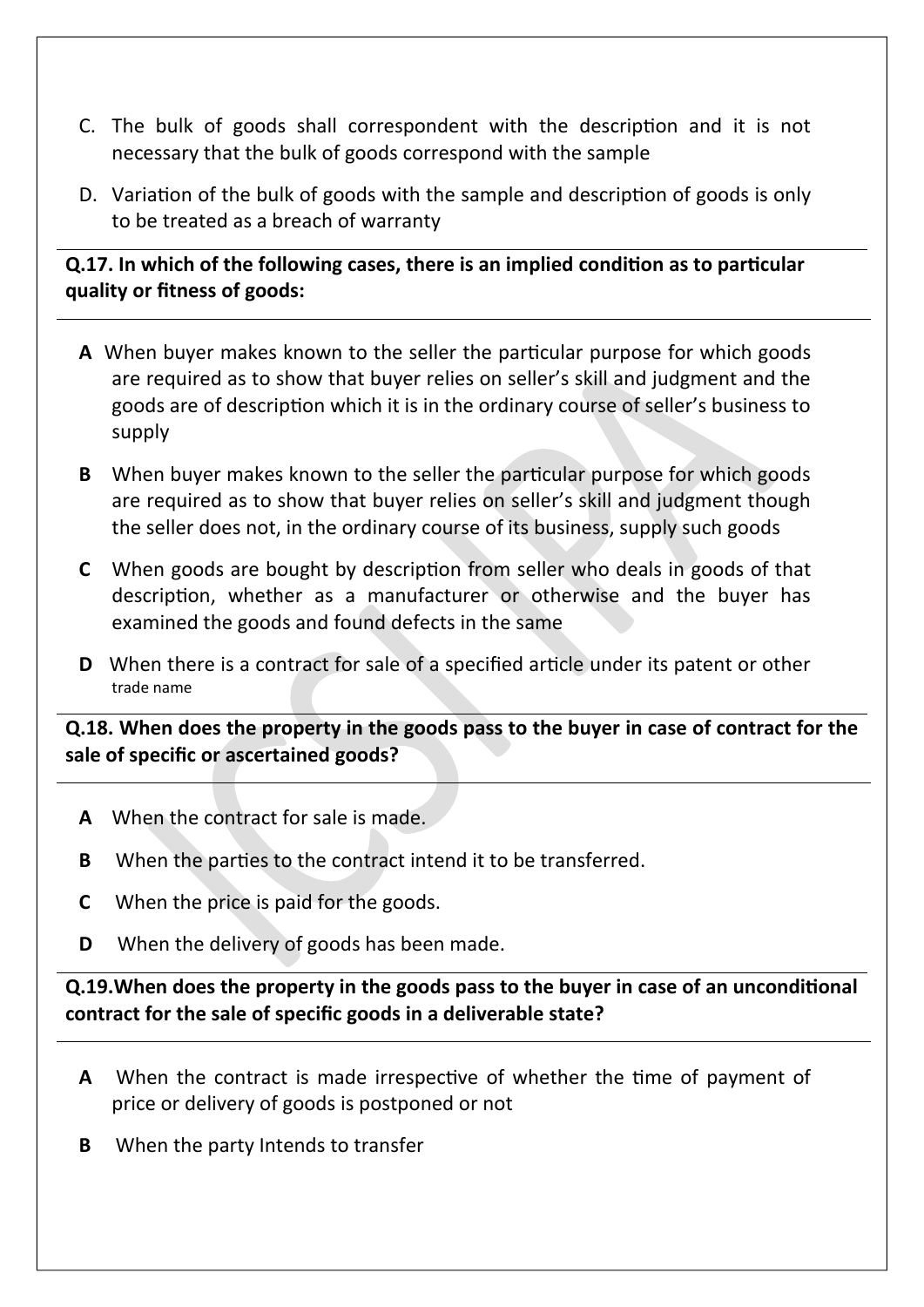- C At the time of the payment of the price of goods
- **D** At the time of delivery of goods

Q.20. When does the property in the goods pass to the buyer in case of a contract for the sale of unascertained or future goods by description?

- A When the goods of that description and in a deliverable state are unconditionally appropriated to the contract either by the seller or by the buyer with the assent of each other
- **B** When the goods of that description and in a deliverable state are conditionally appropriated to the contract either by the seller or by the buyer with the assent of each other
- C When the goods of that description and in a non-deliverable state are conditionally appropriated to the contract either by the seller or by the buyer with the assent of each other
- D When the goods of that description and in a non-deliverable state are unconditionally appropriated to the contract either by the seller or by the buver with the assent of each other

Q.21. In which of the following cases property in the goods does not pass to the buyer when the goods are delivered to the buyer on approval or "on sale or return" or other similar terms?

- A When the buyer signifies his approval or acceptance to the seller as to goods
- **B** When the buyer retains the goods without giving a notice of rejection and upon expiry of reasonable time
- **C** When buyer gives a notice of rejection to the seller
- **D** When buyer does any other act adopting the transaction

#### Q.22. Choose the most appropriate answer.

Unless otherwise agreed, the goods remain at seller's risk until:

- $\mathsf{A}$ The goods have been delivered to the buyer
- B The goods have been utilised by the buyer
- $\mathsf{C}$ The price to the goods has been received by seller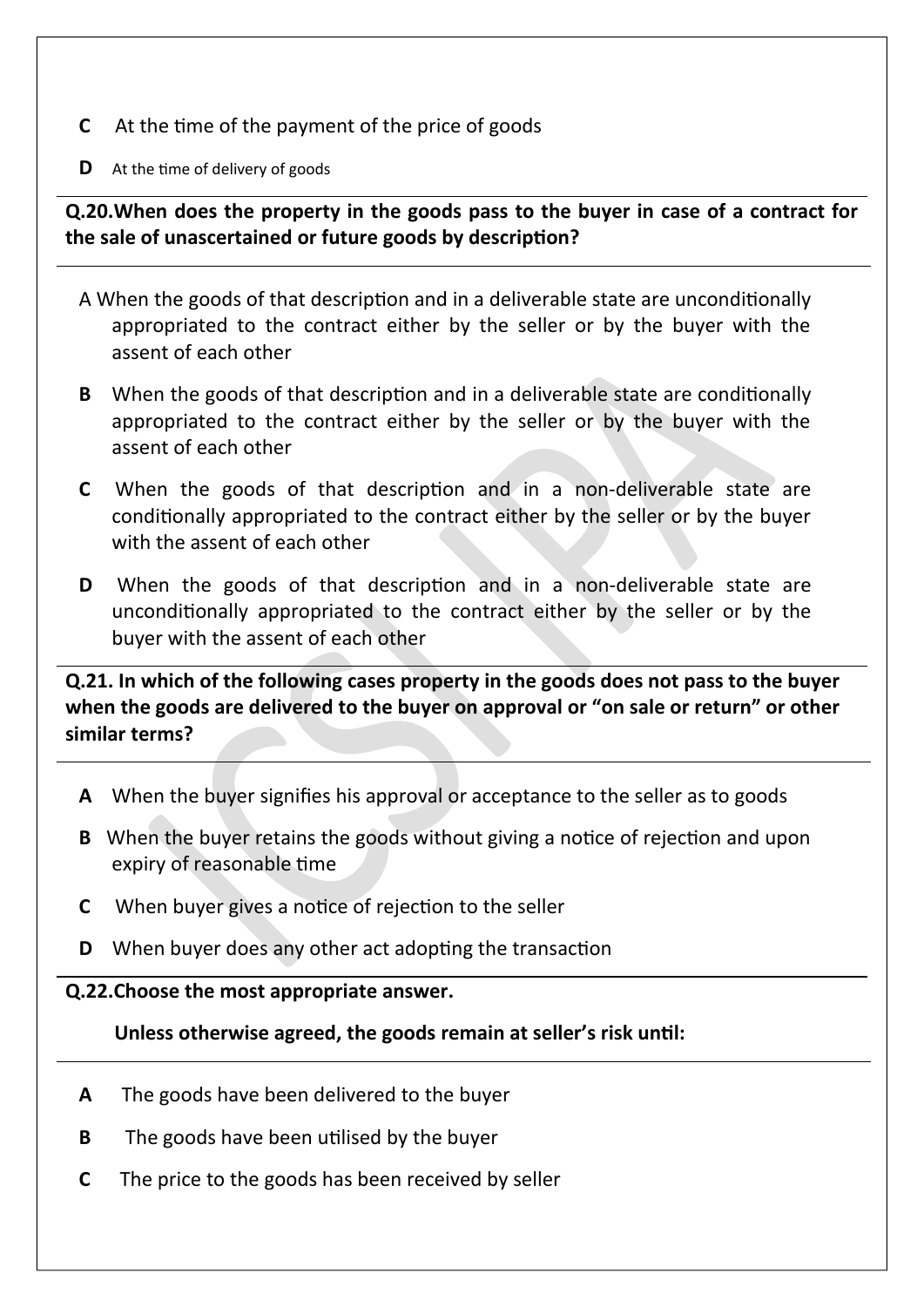#### The property therein has been transferred to the buyer D

#### Q.23. When is the sale by mercantile agent who is in the possession of the goods or documents of the title to the goods not valid?

- When the mercantile agent acts in the ordinary course of business  $\mathbf{A}$
- $\mathbf{B}$ When the buyer is acting in good faith and
	- C When the buyer acts in good faith and has notice that the seller has no authority to sell at the time of the contract of sale
- When the owner has expressly authorised the act D

Q.24. When the seller has obtained possession of goods under a voidable contract, what title does the buyer acquire when the goods are passed under the contract of sale?

- A Buyer acquires good title to the goods if he acts in good faith though he had notice of seller's defect of title
- B Buyer acquires good title to the goods if he had no notice of seller's defect of title though he did not act in good faith
- **C** Buyer does not acquire a good title to the goods even though he acts in good faith and without notice of seller's defect of title
- D Buyer acquires good title to the goods if he acts in good faith and without notice of seller's defect of title

Q.25. Which of the following cannot be treated as 'Delivery' under the Sale of Goods Act, 1930?

- A Doing anything which has the effect of putting goods in possession of legal representatives of seller
- **B** Doing anything which has the effect of putting goods in possession of any person authorised by the buyer
- C Doing anything which has the effect of putting goods in possession of the buyer
- **D** Doing anything which the parties agree to be treated as delivery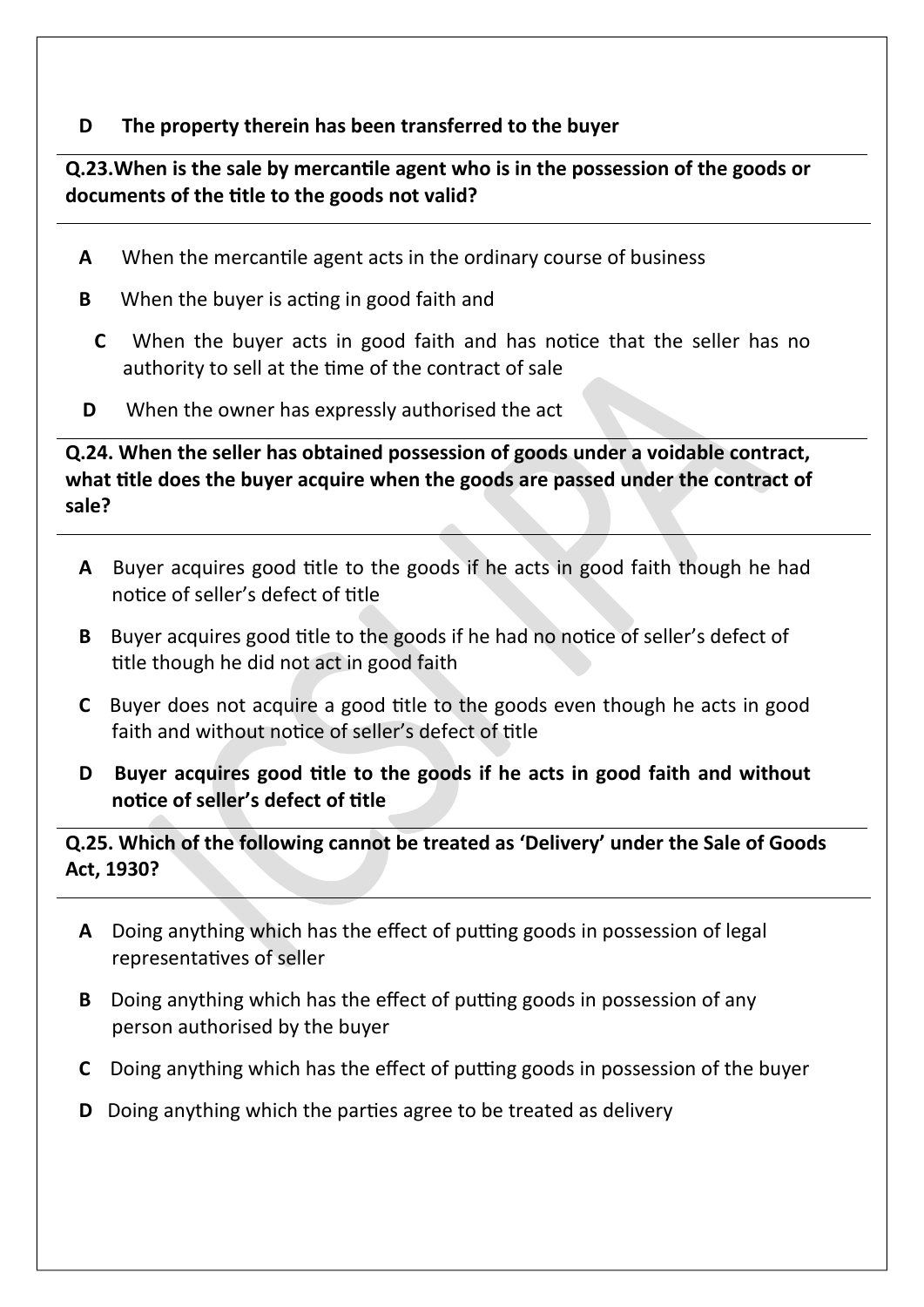Q.26. What is the effect of part delivery of goods made in the progress of delivery of the whole of the goods as per section 34 of the Sale of Goods Act, 1930?

- A Part delivery does not operate as a delivery of remainder.
- **B** Part delivery of the goods cannot be made under the Act.
- C Part delivery has the same effect as the delivery of the whole only in case of perishable goods.
- D Part delivery has the same effect as the delivery of the whole irrespective of the type of goods unless part delivery is made with intention of severing it from whole.

Q.27. Which of the following statement is correct with regard to delivery of goods by a seller?

- A The seller is bound to deliver the goods under all circumstances
- **B** The seller is bound to deliver the goods when there is either an express contract or when the buyer applies for delivery
- C The seller is bound to deliver the goods only when there is an express contract to that effect
- **D** The seller is bound to deliver the goods only when the buyer applies for delivery

#### Q.28. Which of the following statements is incorrect in respect of Rules as to delivery?

- $\mathsf{A}$ Where the goods are in the possession of a third person, the goods are not delivered to buyer unless such third person acknowledges to the buyer that the goods are held by him on seller's behalf
- B Where no time is fixed for sending the goods it should be delivered within a reasonable time
- $\mathsf{C}$ The expenses of and incidental to putting the goods into a deliverable state shall be borne by the buyer
- D Demand or tender of delivery may be treated as effectual only when made at a reasonable hour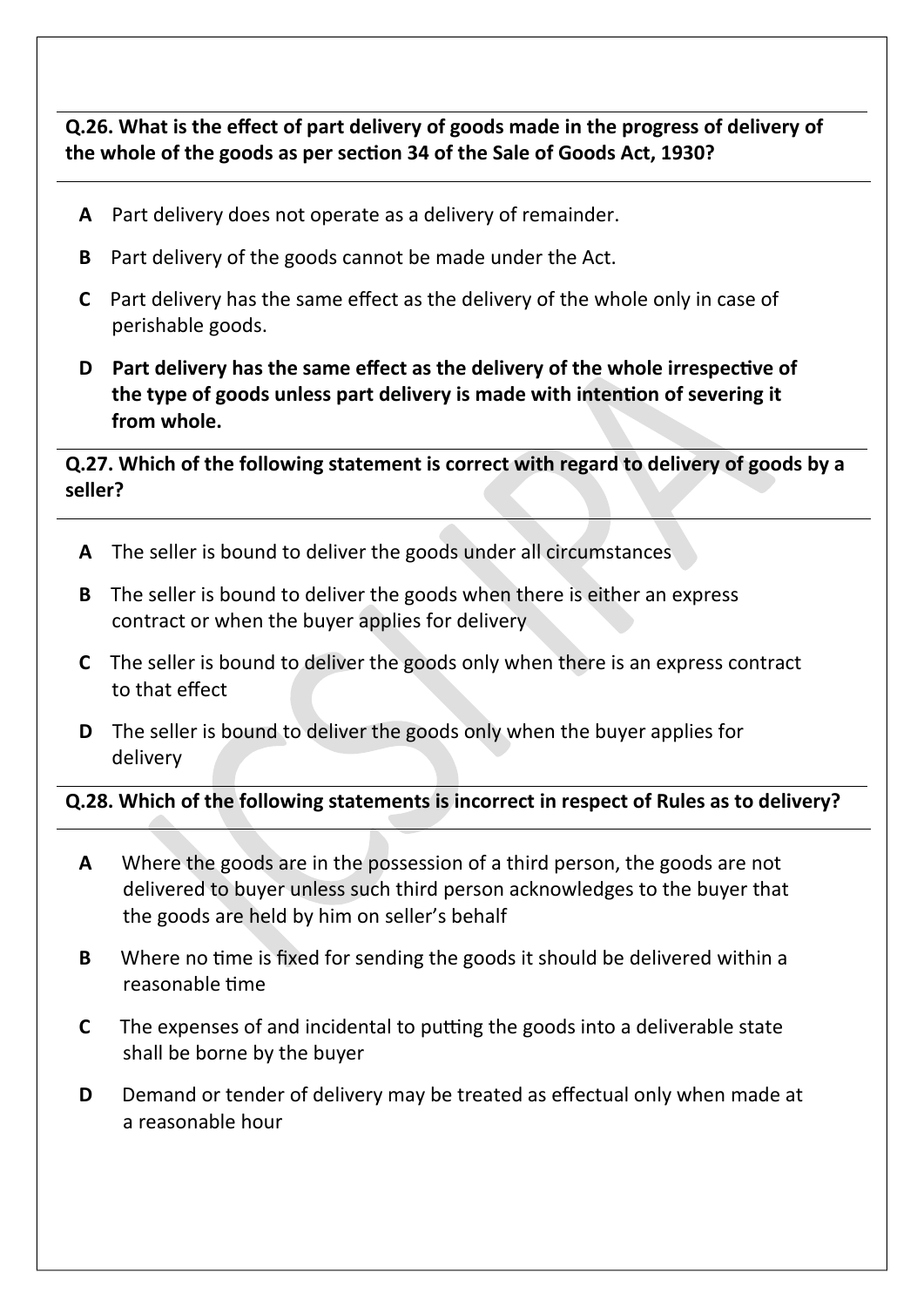#### **Q.29. As per the provisions of Sale of Goods Act, 1930 which of the following is not a consequence of delivery of wrong quantty of goods to the buyer?**

- **A** Where the seller delivers less than the contracted quantity the buyer may reject the same
- **B** Where the seller delivers more than the contracted quantity, the buyer can only reject the goods not included in the contract
- **C** Where the seller delivers the contracted goods mixed with the goods of a different description, the buyer can reject the goods of different description or may reject the whole of the goods.
- **D** Where the seller delivers more than the contracted quantity, the buyer may accept the goods included in the contract and reject the rest, or he may reject the whole. If the buyer accepts the whole of the goods so delivered, he shall pay for them at the contract rate

#### **Q.30. Which of the following is true as regards delivery of goods in instalments as provided under Sale of Goods Act?**

- A The buyer is bound to accept the instalment deliveries only in case of perishable goods
- **B** The buyer is bound to accept the instalment deliveries only in case of sale of goods by description
- **C** The buyer is bound to accept the instalment deliveries only if agreed between the parties
- **D** Delivery of goods can't be made in instalments

**Q.31. Choose the most appropriate option out of the following in respect to return of rejected goods by the buyer.** 

- A Buyer is not bound to return any type of rejected goods, having right to do so, if he intimates to the seller that he refuses to accept the same.
- **B** Buyer is bound to return all types of rejected goods
- **C** Buyer is bound to return only those rejected goods which are perishable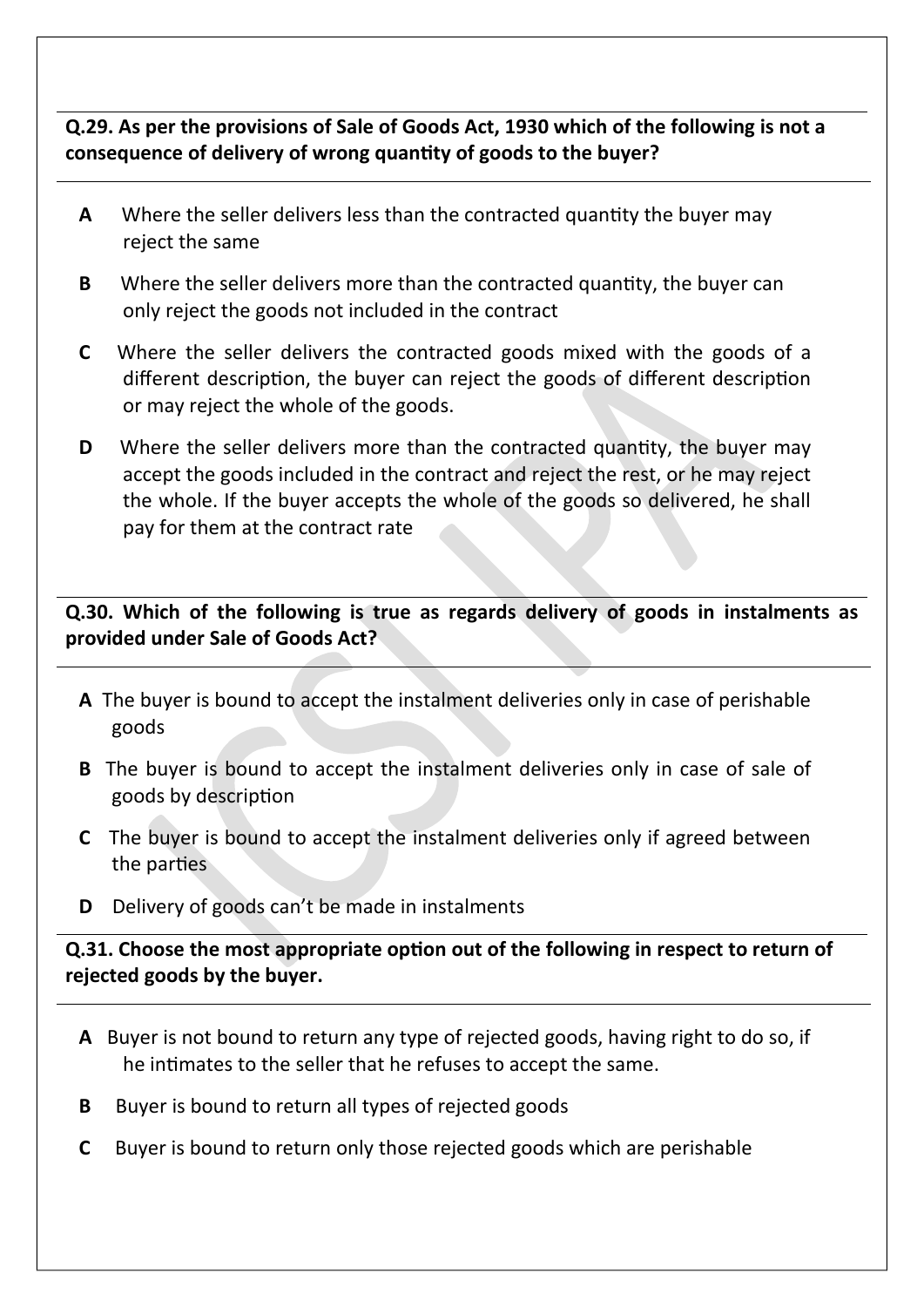**D** Buyer is bound to return only those rejected goods which are sold by description.

**Q.32. Out of the following persons which of the following does not come under the defniton of the ''unpaid seller'' as per Chapter ぃ of Sale of Goods Act:**

- A A seller to whom the whole of the price has not been paid or tendered
- **B** A seller to whom more than half of the price has been paid or tendered
- **C** A seller who has received a bill of exchange as conditional payment and the condition on which it was received has not been fulfilled by reason of the dishonour of the instrument or otherwise.
- D A seller who has received a negotiable instrument as conditional payment and the condition on which it was received has not been fulfilled by reason of the dishonour of the instrument or otherwise

#### **Q.33. Which of the following is not the right of an unpaid seller under Sale of Goods Act, 1930?**

- A Right of lien on goods for the price while the goods are in possession of seller.
- **B** Right of stopping the goods in transit, in case of insolvency of buyer
- **C** Right of resale as limited by the Act
- **D** Right of withholding delivery where the property in the goods has passed to the buver

#### **Q.34. In which of the following cases the unpaid seller cannot exercise the right of lien on goods in his possession?**

- **A** Where goods have been sold without any stipulation regarding credit
- **B** Where the goods have been sold on credit but the term of the credit has expired
- **C** Where the buyer becomes insolvent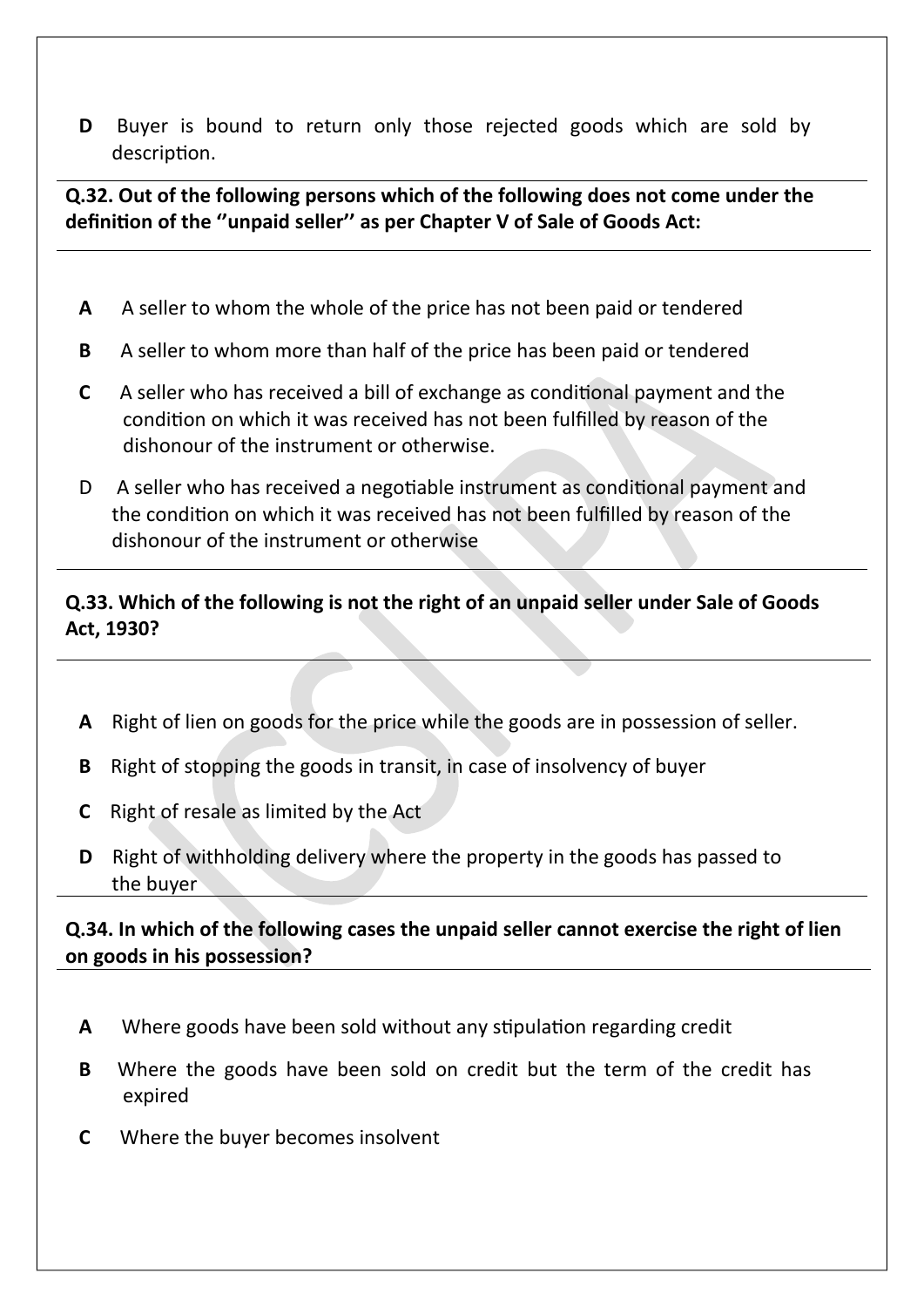#### D Where the goods have been sold on credit but the term of credit has not expired

#### Q.35. In which of the following cases an unpaid seller does not lose his right of lien?

- When seller delivers the goods to a carrier or other bailee for the purpose of  $\mathbf{A}$ transmission to the buyer without reserving the right of disposal
- When buyer or his agent lawfully obtains possession of the goods B
- $\mathsf{C}$ When the unpaid seller has obtained the decree for the price of the goods
- When the unpaid seller himself waives off his right of lien D

Q.36. In which of the following cases an unpaid seller who has parted with the possession of the goods has the right of stopping such goods in transit?

- When the buyer of goods has been declared as a person of unsound mind  $\mathbf{A}$
- B When the buyer of goods has been has been sentenced to imprisonment for a term of more than six months under any law
- $\mathsf{C}$ When the buyer of goods has been declared as an insolvent
- D When the buyer of goods has been sentenced to imprisonment for a term of more than two years under any law

#### Q.37. In which of the following cases, transit of goods is not deemed to be at an nd?

- $\mathsf{A}$ When the goods are rejected by the buyer and the carrier or bailee continues in possession of goods
- When the buyer or his agent in that behalf obtains delivery of goods before B their arrival at the appointed destination
- $\mathsf{C}$ When goods are in the possession of the carrier or bailee on buyer's behalf after their arrival at the appointed destination
- When the carrier or other bailee wrongfully refuses to deliver the goods to D the buyer or his agent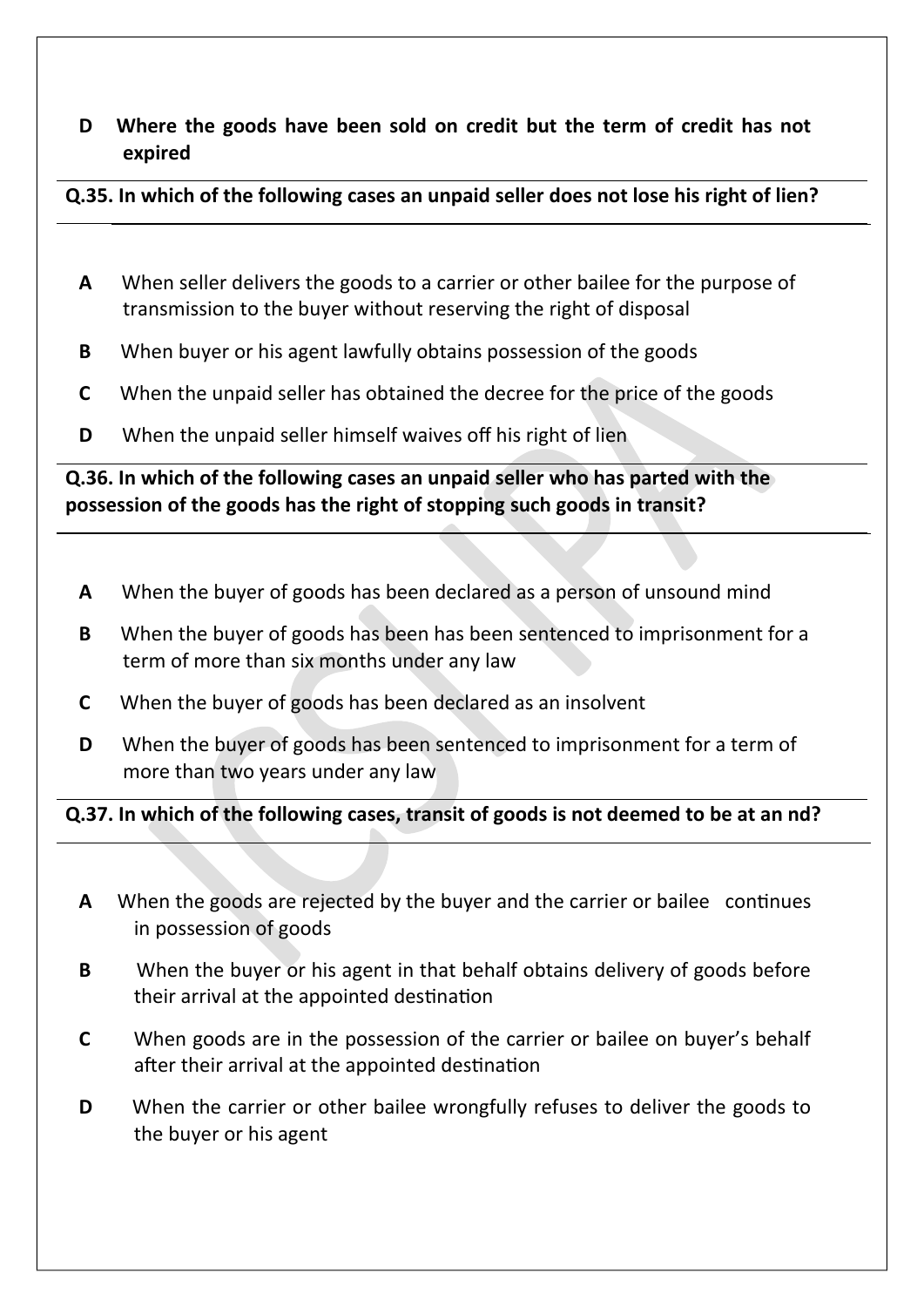**Q.38.Which of the following is incorrect with regard to the manner through which right of stoppage in transit can be exercised by an unpaid seller?**

- **A** An unpaid seller can exercise his right of stoppage in transit by taking actual possession of the goods
- **B** An unpaid seller can exercise his right of stoppage in transit by giving notice of his claim to the carrier who is in the possession of goods
- **C** An unpaid seller can exercise his right of stoppage in transit by giving notice of his claim to the bailee who is in the possession of the goods
- **D Unpaid seller can exercise the right of stoppage in transit by giving an advertsement in leading newspaper of the place where the buyer ordinarily carries on his business.**

**Q.39. Choose the most appropriate opton in respect of a Sale which is not generally rescinded by lien or stoppage in transit?**

- A A contract of sale is rescinded by the exercise of an unpaid seller's right of lien or stoppage of lien
- **B** Where an unpaid seller who has exercised his right of lien or stoppage in transit resells the goods, the buyer of such goods does not acquire a good title thereto as against the original buyer.
- **C** Where the seller resells the goods in case of buyer's default the original contract of sale is not rescinded
- **D Where the unpaid seller who has exercised his right of lien or stoppage in**  transit gives notice to buyer of his intention to resell, the unpaid seller may **resell the goods within a reasonable tme and recover damages incurred due to his breach of the contract from the original buyer**

#### **Q.40. Which of the following does not fall in the category of "goods"?**

- **A** Stock and shares
- **B** Money and actionable claims
- **C** Growing crops and grass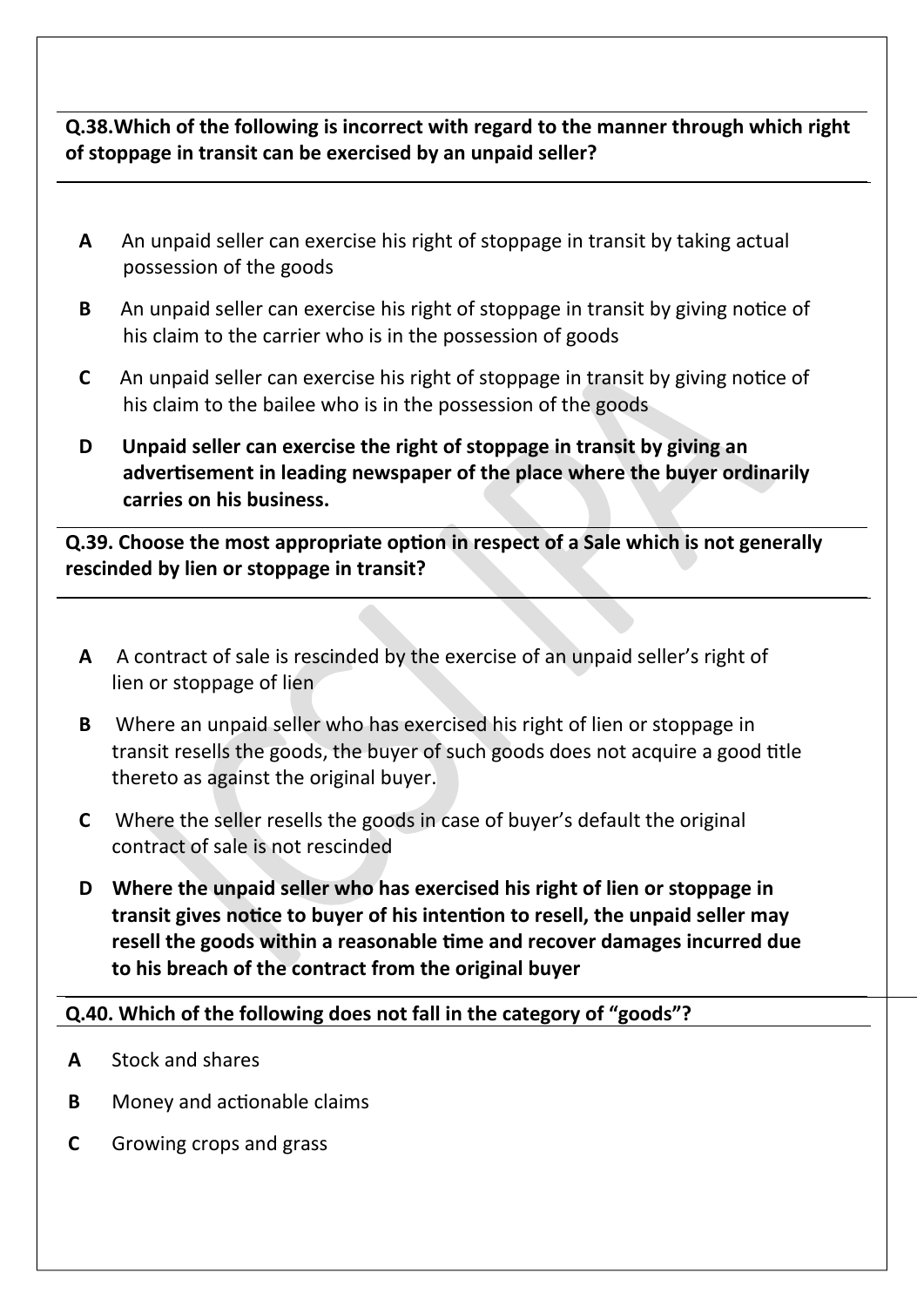Things attached to or forming the part of land which are agreed to be severed before D sale or under contract of sale

#### Q.41. Where there is a contract for the sale of specific or ascertained goods the property in them is transferred to the buyer at the time when the:

- Parties intend the property in goods to pass  $\mathbf{A}$
- B Contract is entered into
- $\mathsf{C}$ Price is paid
- Delivery of goods has been made D

#### Q.42. A contract of sale can be:

- $\Delta$ Absolute only
- Conditional only B
- $\mathsf{C}$ Absolute or conditional
- Conditional only with the consent of the buyer. D

#### Q.43. Where the transfer of the property in the goods is to take place at a future time or subject to some condition, then such contract is called

- An agreement to sell  $\mathbf{A}$
- A contract to Sale  $\mathbf{B}$
- **Future Contract**  $\mathsf{C}$
- Conditional contract D

#### Q.44. What are the requisites of contract of sale:

- An Offer and delivery of goods  $\mathbf{A}$
- B An Offer to buy or sell goods, for a price and its acceptance.
- $\mathsf{C}$ An Offer, delivery, possession and acceptance
- D An Offer, price, delivery and acceptance

#### Q.45. According to Sale of Goods Act, 1930, 'seller' means a person:

 $\mathbf{A}$ who only agrees to sell the goods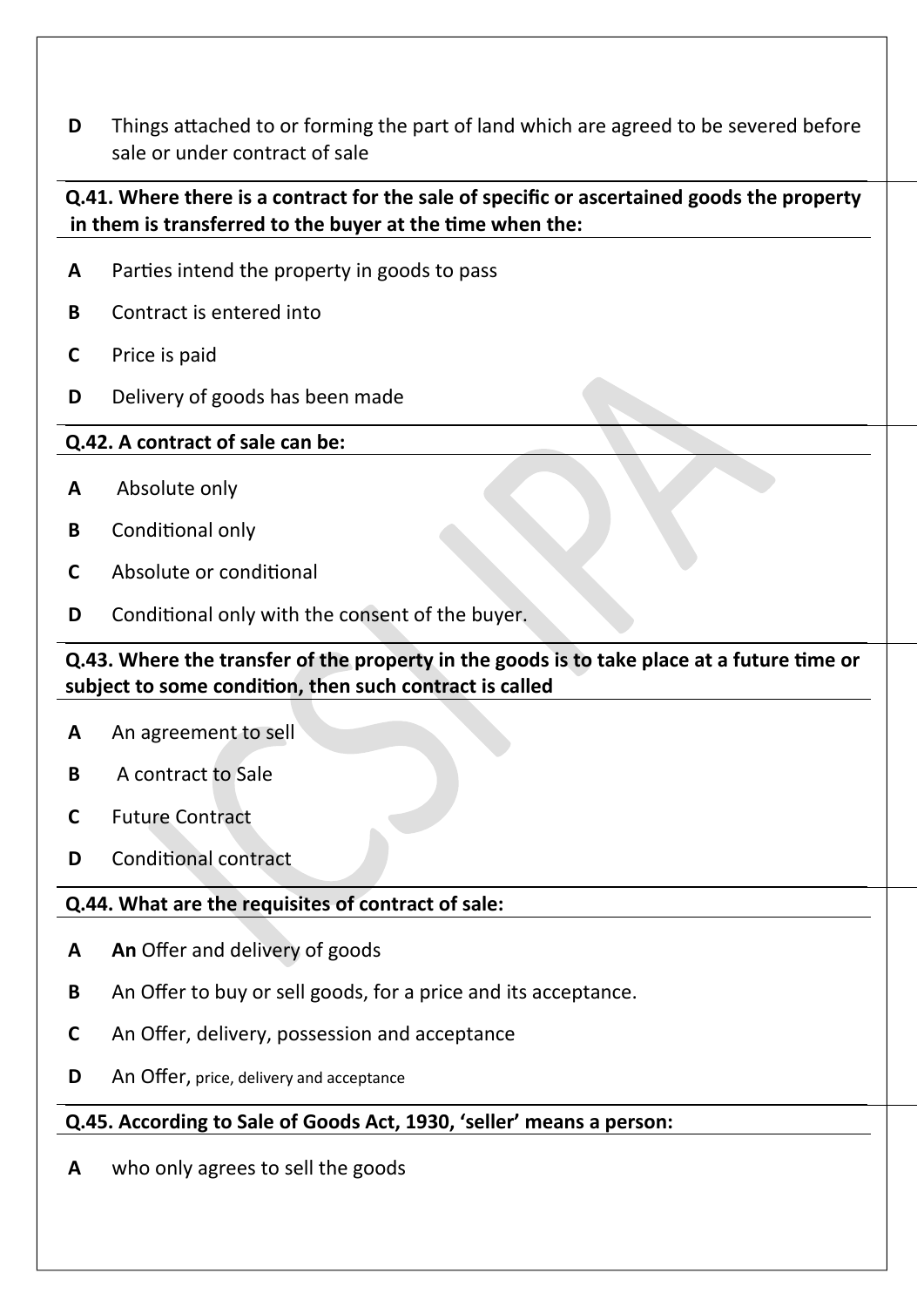- who only sells the goods B
- who sells or agrees to sell  $\mathbf C$
- D who transfers the possession of the goods to the other party

#### Q.46. ------- is termed as consideration in a contract of sale:

- $\mathbf{A}$ Exchange money
- Barter money B
- $\mathsf{C}$ Price
- D Reward

### Q.47. When the buyer chooses to treat a breach of a condition as a breach of warranty, then the buyer may

- Repudiate the contract  $\mathbf{A}$
- Reject the goods  $\mathbf{B}$
- $\mathsf{C}$ Ask for indemnification
- set up against the seller the breach of warranty in diminution or extinction of the D price or can sue the seller for damages

#### Q.48. When the price is not determined in the contract or agreed between the parties, the buyer shall pay the seller:

- $\mathsf{A}$ a fair price
- a reasonable price B
- $\mathsf{C}$ market price
- D average price

#### Q.49. In case of breach of condition, the breach gives rise to:

- A Claim for damages
- B Rejection of goods
- $\mathsf{C}$ A right to repudiate the contract
- D A right of indemnification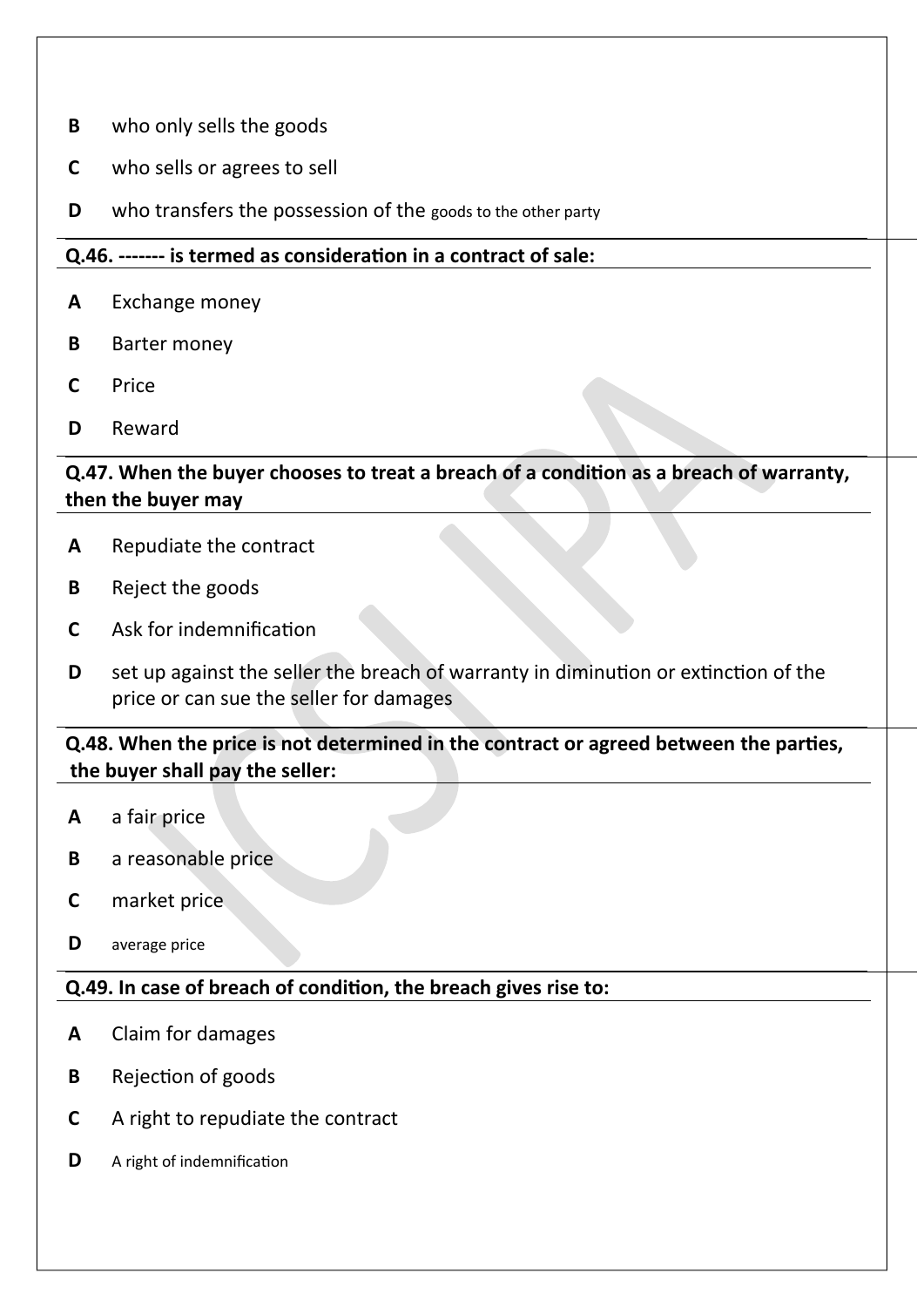#### Q.50. Which of the following is not an implied condition or warranty in a contract of sale?

- $\Delta$ The seller may take back the possession of the goods at a future date
- B The seller has a right to sell the goods and that in the case of an agreement to sell he will have a right to sell the goods at the time when the property is to pass
- $\mathsf{C}$ The buyer shall have and enjoy quiet possession of the goods
- D The goods shall be free from any charge or encumbrance in favour of any third party not declared or known to the buyer before or at the time when the contract is made.

#### Q.51. If the contract of sale is by sample as well as by description:

- $\mathbf{A}$ It is sufficient if the bulk of goods correspond to sample only
- It is sufficient if the bulk of goods correspond to description only B.
- It is not necessary to conform to the sample or description  $\mathsf{C}$
- D It is not sufficient that the bulk of the goods correspond with the sample if the goods do not correspond with the description.

Q.52. Where under a contract of sale, the property in the goods has passed to the buyer and the buyer wrongfully neglects or refuses to pay for the goods, the seller may:

- Ask for indemnification  $\mathbf{A}$
- B Sue the buyer for damages of non-acceptance
- $\mathsf{C}$ Sue the buyer for compensation
- Sue the buyer for the price of goods D

#### Q.53. The position of the finder of lost goods is that of:

- $\mathbf{A}$ **Bailee**
- **Bailor** B
- $\mathsf{C}$ Creditor
- D True owner

Q.54. X purchases a car from Y. After 6 months, Z, the true owner of the car, demanded it from X. X had to return it to its true owner. X was entitled to recover the full price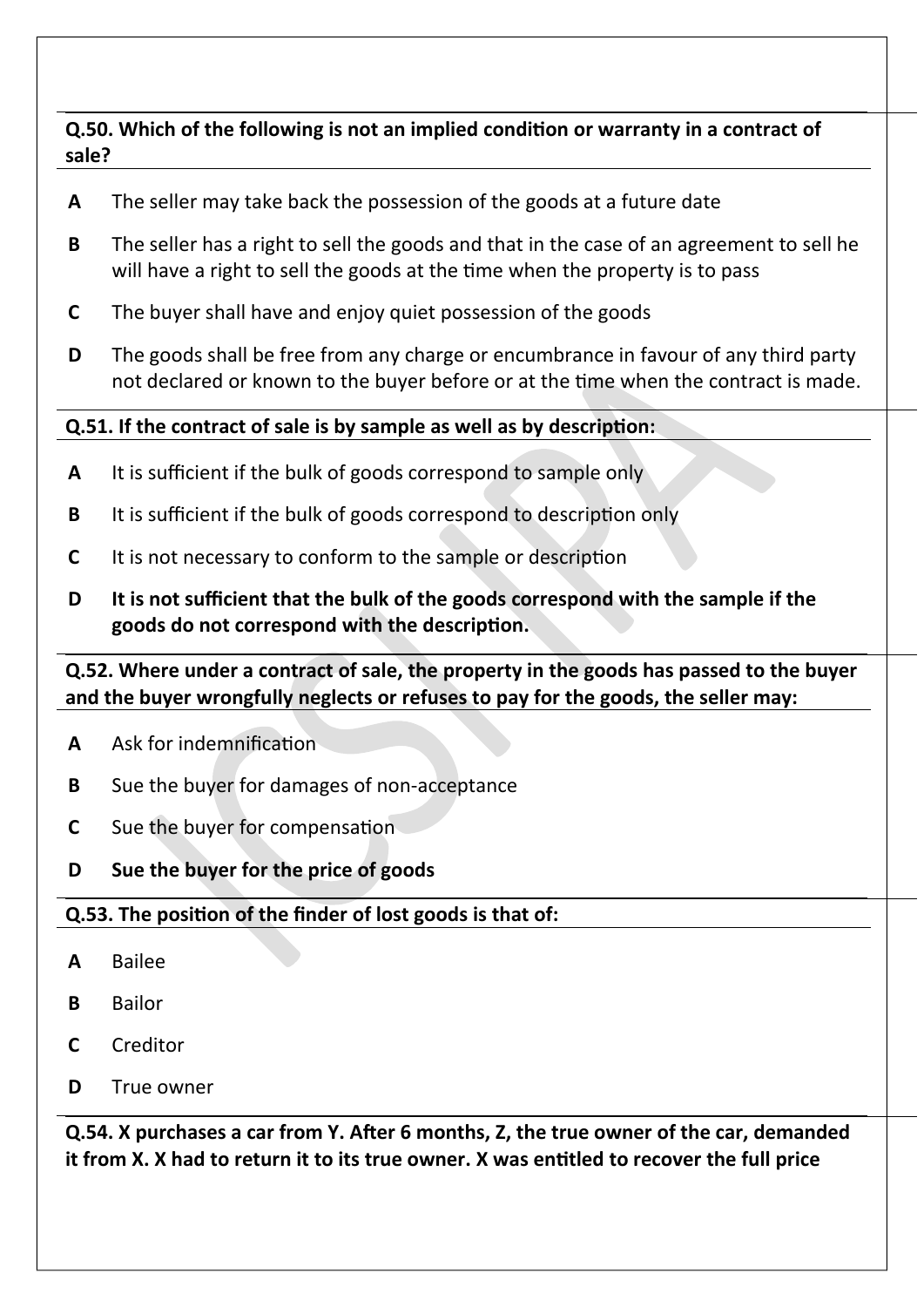even though several months have passed. This is an example of:

- Condition as to description  $\mathbf{A}$
- B. Condition as to sample
- $\mathsf{C}$ Condition as to title
- Condition as to fitness D.

Q.55. A drug was sold by an auction and according to the usage of trade it was to disclose in advance of any vast damage caused in the quality of the drug but such disclosure was not made and the drug was found to be defective. This is an example of:

- $\Delta$ Warranty as to undisturbed possession
- Warranty as to quality or fitness by usage of trade B
- $\mathsf{C}$ Warranty as to non-existence of encumbrances
- D Disclosure of dangerous nature of goods

#### Q.56. Where the seller wrongfully neglects or refuses to deliver the goods to the buyer, the buyer may sue for:

- $\mathbf{A}$ Damages for non-delivery
- Damages for non-acceptance B
- $\mathsf{C}$ Specific performance
- D Compensation

#### Q.57. A stipulation in contract of sale with reference to goods which are the subject there of may be

- Condition  $\mathsf{A}$
- B Warranty
- $\mathsf{C}$ Both  $(A)$  and  $(B)$
- D None of the above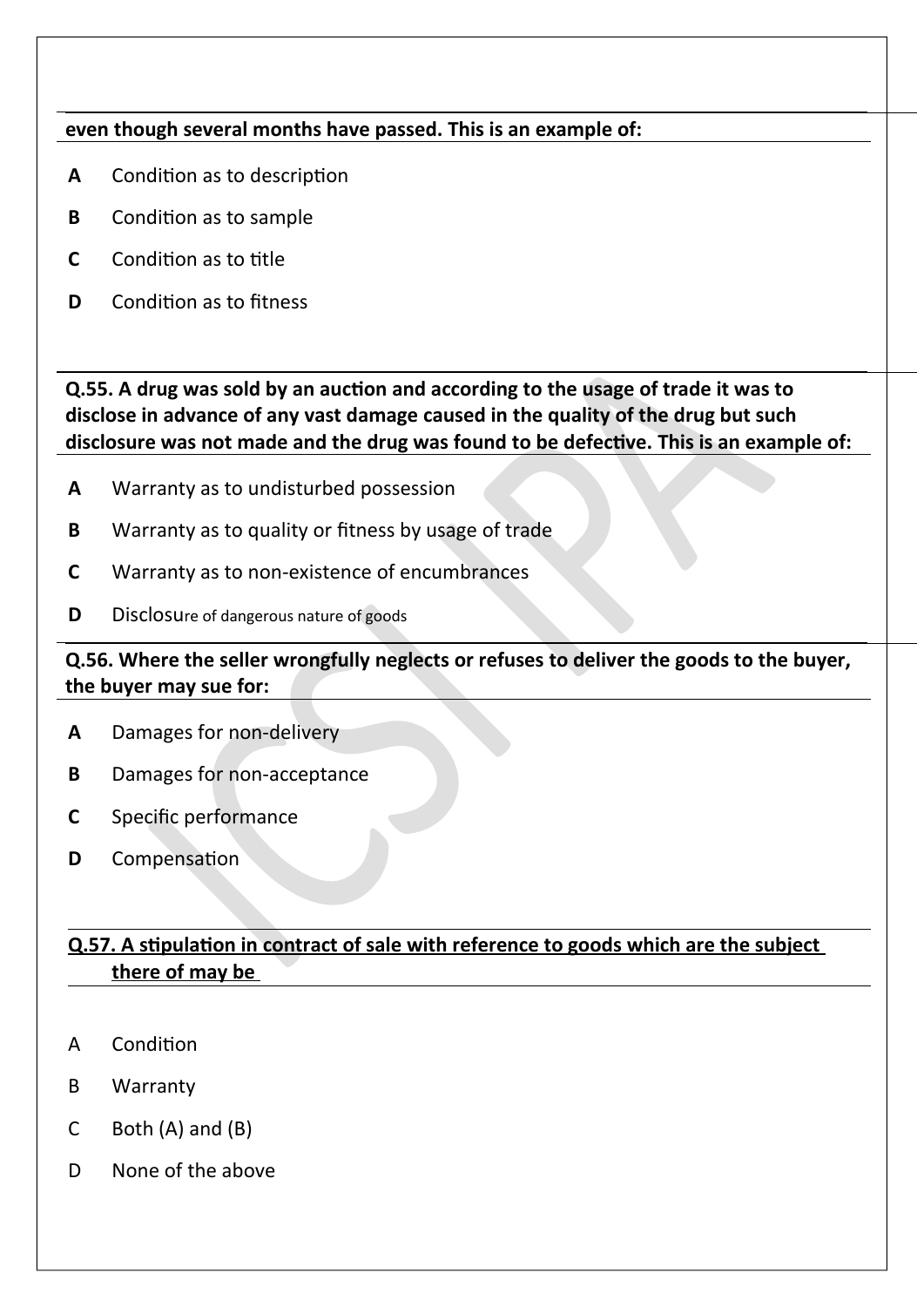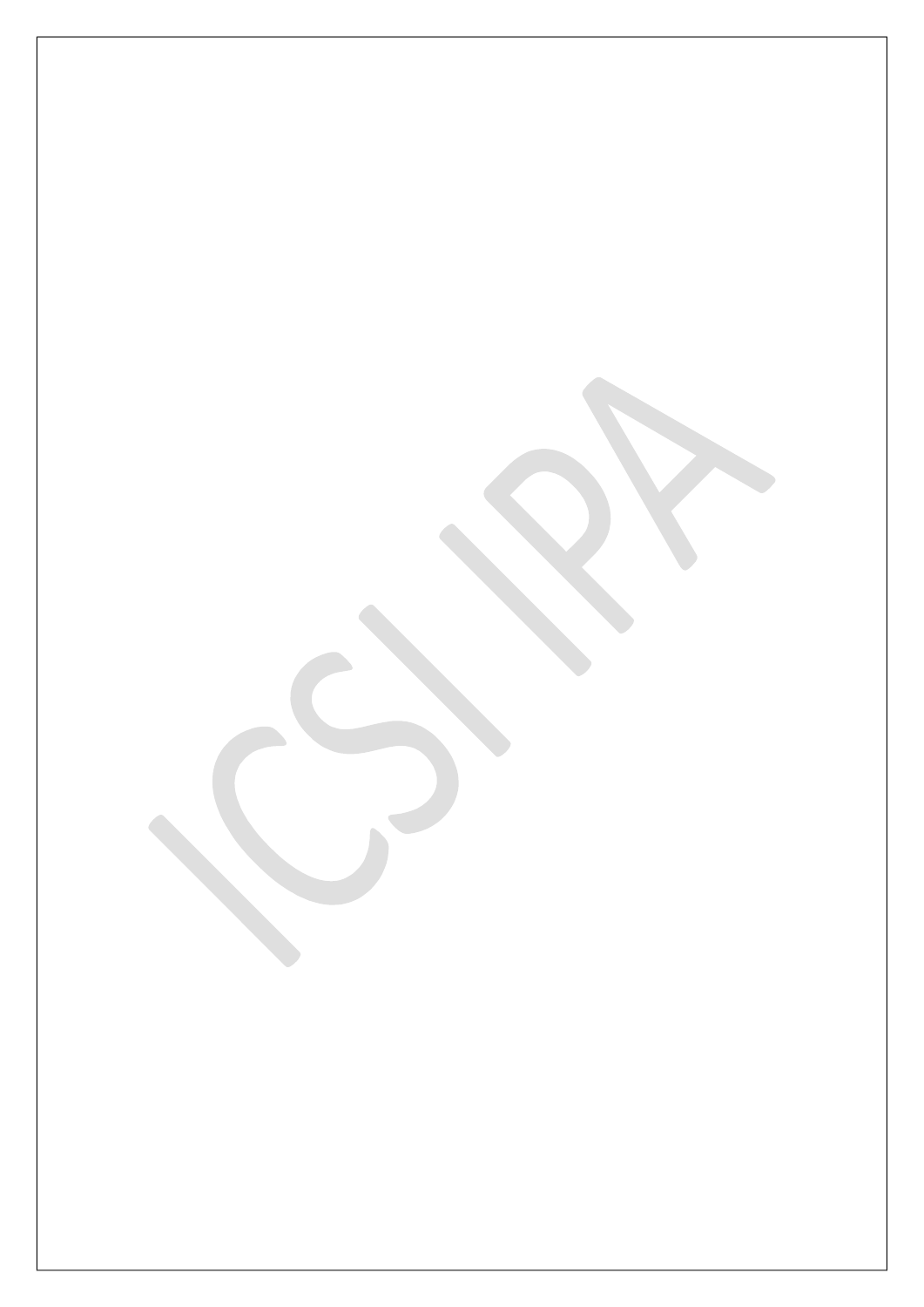#### **ANSWER SHEET**

## **The Sale of Goods Act, 1872**

|                  |  | 33.  | ${\bf D}$                                                     |                             |
|------------------|--|------|---------------------------------------------------------------|-----------------------------|
|                  |  | 34.  | ${\rm D}$                                                     |                             |
|                  |  | 35.  | $\mathsf C$                                                   |                             |
|                  |  | 36.  | $\mathsf C$                                                   |                             |
|                  |  | 37.  | A                                                             |                             |
|                  |  | 38.  | $\overline{\mathsf{D}}$                                       |                             |
|                  |  | 39.  |                                                               |                             |
|                  |  | 40.  | $\mathbf{A}$                                                  |                             |
|                  |  | 41.  | $\mathbf D$                                                   |                             |
| $\boldsymbol{A}$ |  | 42.  |                                                               |                             |
| ${\rm D}$        |  | 43.  | $\overline{A}$                                                |                             |
| $\boldsymbol{A}$ |  | 44.  | $\mathsf C$                                                   |                             |
| $\, {\bf B}$     |  | 45.  | $\mathsf C$                                                   |                             |
| $\mathsf C$      |  | 46.C |                                                               |                             |
| ${\bf D}$        |  | 47.  |                                                               |                             |
| $\boldsymbol{A}$ |  | 48.B |                                                               |                             |
| A                |  |      |                                                               |                             |
| $\, {\bf B}$     |  |      |                                                               |                             |
| $\boldsymbol{A}$ |  |      |                                                               |                             |
| A                |  |      |                                                               |                             |
| $\mathsf C$      |  |      |                                                               |                             |
| ${\bf D}$        |  |      |                                                               |                             |
| $\mathsf C$      |  |      |                                                               |                             |
| ${\bf D}$        |  | 57.c |                                                               |                             |
| A                |  |      |                                                               |                             |
| D                |  |      |                                                               |                             |
| $\boldsymbol{B}$ |  |      |                                                               |                             |
| $\mathbf D$      |  |      |                                                               |                             |
| $\, {\bf B}$     |  |      |                                                               |                             |
| $\mathsf C$      |  |      |                                                               |                             |
| $\boldsymbol{A}$ |  |      |                                                               |                             |
| $\mathsf C$      |  |      |                                                               |                             |
|                  |  |      | 49.C<br>50. A<br>51.D<br>52.D<br>53.A<br>54.D<br>55.B<br>56.A | $\mathbf{D}$<br>$\mathsf C$ |